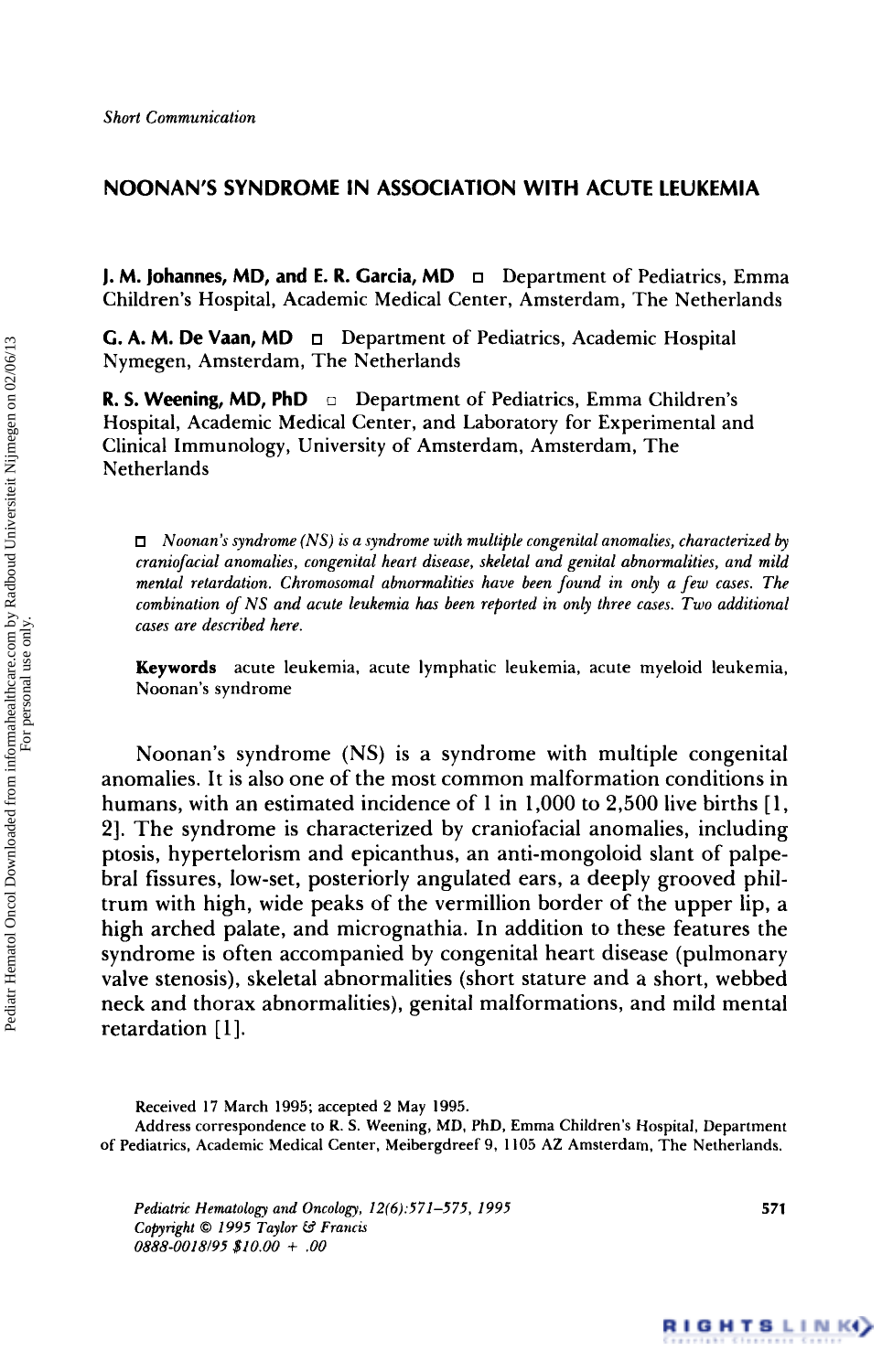#### **572 J. M. JOHANNES ET AL.**

The expression of NS varies strongly and it may be difficult to recognize in mildly affected individuals. NS also has a changing phenotype with age [2]. These factors can lead to an underestimation of its incidence. Phenotypically this syndrome is associated with Turner's syndrome, but in contrast to the **45,XO** chromosomal abnormality in Turner's syndrome, there has seldom been found a chromosomal anomaly in NS patients. An autosomal inheritence of NS has been suggested, but convincing evidence is still lacking  $[1, 4, 5]$ . In view of the variability and frequency of NS, genetic heterogeneity must be considered [ 11.

In the outpatient department we were confronted with two patients with the Noonan phenotype suffering from acute leukemia. A possible association of NS with malignant manifestations has been described in only a few reports. NS has been reported in combination with three cases of acute lymphatic leukemia (ALL) [5, 61, with one case of malignant schwannoma [7], and with one case of acute promyelocytic leukemia and congenital hypoplastic anemia [8]. In this paper we describe two cases of NS associated with acute leukemia.

### **CASE REPORTS**

## **Case 1**

A 9-year-old boy was admitted to the outpatient department of the Academic Hospital Nymegen with complaints of weakness, weight loss, swollen eyelids, and hematomas. He was very pale and splenomegaly was found. Further investigation of his complaints revealed an acute myeloid leukemia (AML). Examination showed a boy too small for his age (less than the 3rd percentile) with an atypical facial expression: a flat, round face, a small jaw, and a partly double toothline. His mother was mentally retarded and a 3-year-old older brother was also too small for age. The phenotypic characteristics and the family history made it plausible that the boy suffered from an underlying inherited syndrome. This was further investigated during the clinical therapy for his AML. No chromosomal abnormalities were found. In cooperation with the Clinical Genetics Department, it was concluded that the boy had NS, despite the absence of cardiac abnormalities. Accompanying features and symptoms of NS were not found in the mother or brother, but a mild affection with different expression could not be excluded. Complete remission of the AML was achieved after chemotherapy (Dutch Childhood Leukemia Study Group, acute nonlymphocytic leukemia [ANLL] 87).

RIGHTSLINK<sup>Y</sup>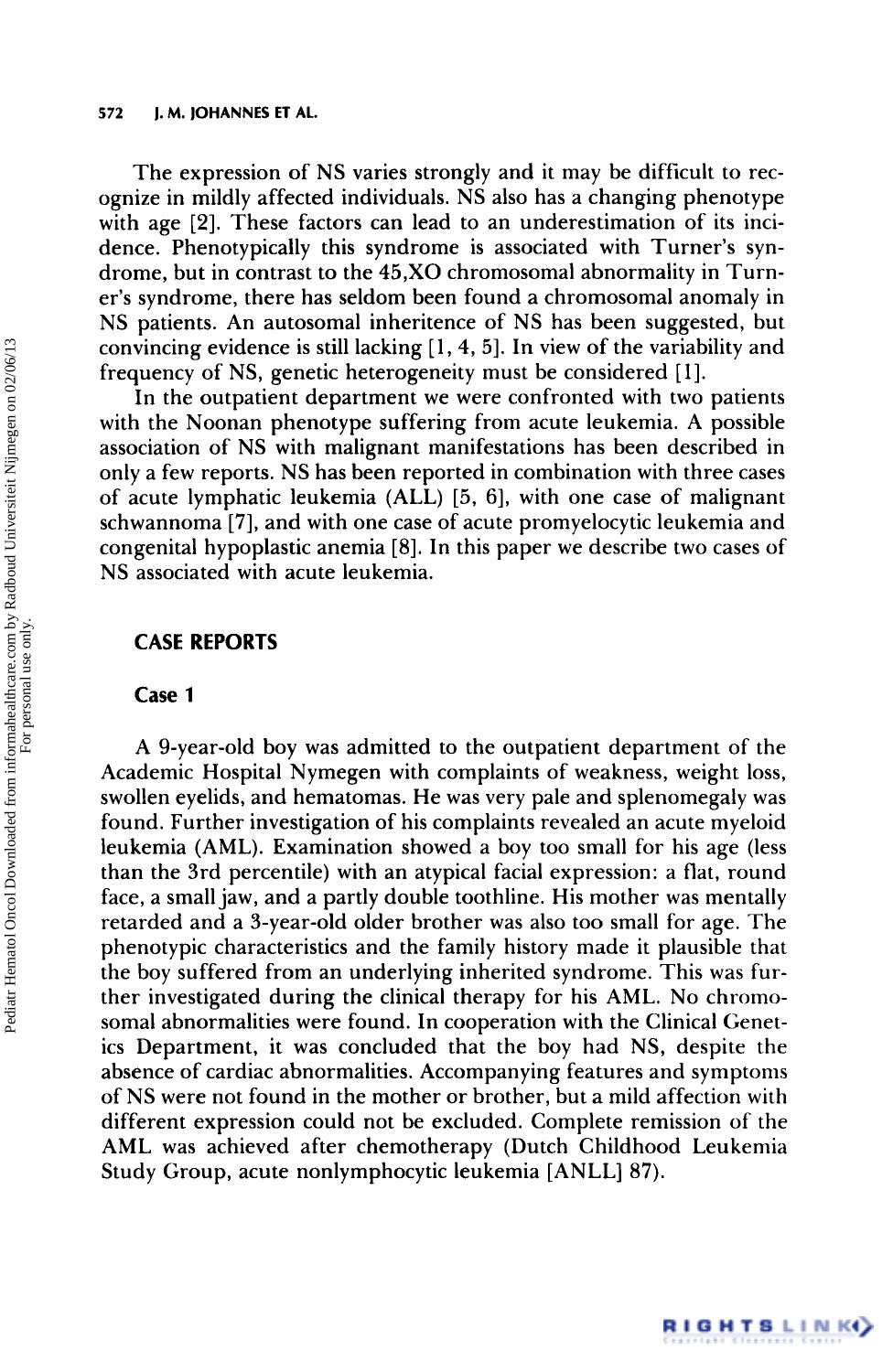# **Case 2**

A girl born after a full-term pregnancy by cesarean section, because of cephalopelvic disproportion, was kept in the outpatient department of the Academic Medical Center in Amsterdam because of a persisting hepatosplenomegaly, feeding problems, a slow gain in weight and length, and preleukemic blood parameters (hemoglobin 5.8 mmol/L, reticulocytes 43/1,000, total white cell count  $40.6 \times 10^9$ /L, platelets  $137 \times 10^9$ /L). She had some typical dysmorphic features, including microcephaly (less than the 3rd percentile), low implantation of the hair, a short, webbed neck, hypertelorism, a small nose, a slight anti-mongoloid slant of the palpebral fissures, a malformed palate, and dysplastic ears with posterior angulation (Figure 1). Her extremities were relatively short. Ultrasound examination of the heart revealed a pulmonary artery stenosis. There was also a partial deficiency of coagulation factor **XI1 (44%).** The girl was diagnosed with NS based on the particular phenotype in combination with the pulmonary stenosis and the normal chromosomal pattern. At the age of 10 months she became more pale, and had petechiae and spontaneous mucous membrane bleedings. Laboratory findings showed anemia, thrombocytopenia, and leukocytosis. Bone marrow examination confirmed the diagnosis of ALL with a blast count of 83%. Therapy was started and complete remission was established. On consultation in the outpatient department the girl showed episodes of both increased white blood cells and a low platelet count. Bone marrow aspiration at that time showed no evidence of leukemia. She remains in her first complete remission (3 years 8 months).

# **DISCUSSION**

Noonan's syndrome is associated with several other diseases, including neurofibromatosis type 1 **[9,** 101, Watson syndrome [lo], leopard syndrome [11], and in a single case DiGeorge syndrome [12]. In only three cases has NS-associated ALL been described [5, 61. The genetic association of these entities and NS has not yet been proven. Wilson et al.  $[12]$  found a monosomy  $22q11$  in a person with both NS and DiGeorge syndrome. It was hypothesized that the genetic source of NA might be found on chromosome 22. Chery et al. [3] reported a balanced reciprocal autosomal translocation between chromosome 3 and chromosome 22, and suggested that chromosome 22 could be a candidate for the localization of NS. This was based on the involvement of this chromosome in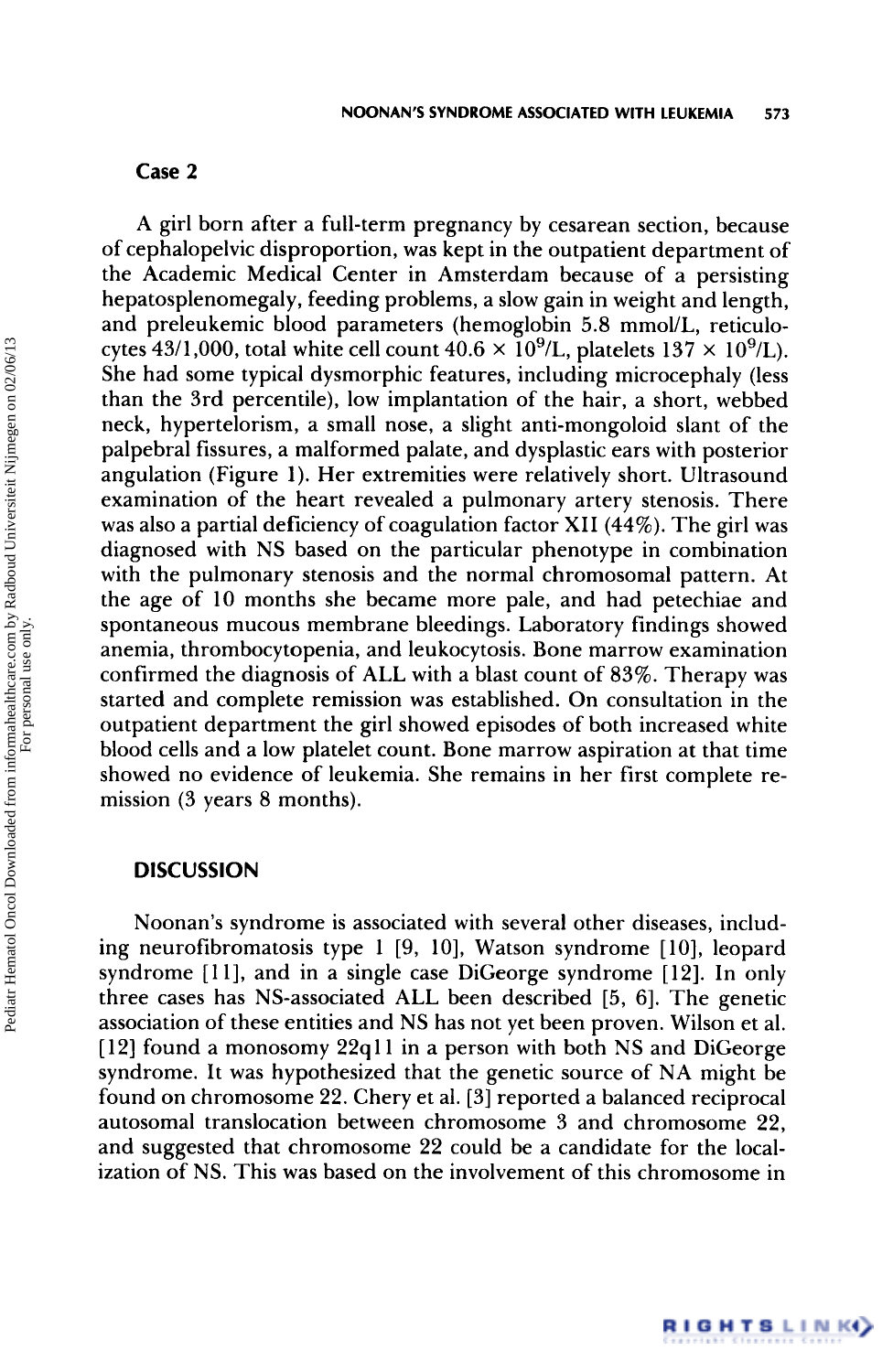

Figure 1. Case 2 at age 4 years. Note the microcephaly, hypertelorism, small nose, and anti**mongoloid slant of the palpebral fissures.** 

NS and the cardio-facio-cutaneous syndrome, together with the possibility that these syndromes may be one single entity [ **131.** 

The three patients with both NS and ALL had a normal karyotype. The incidence of malignant diseases in children with NS is unknown *[6].*  In our opinion, with reference to our cases and the available literature, it is difficult at the present time to prove or refute predisposition for leukemia in NS. It is known and accepted that in other more obvious and typical syndromes genetic aspects play an important role in the etiology of childhood leukemia. Neurofibromatosis, Down's syndrome, Fanconi's syndrome, Bloom syndrome, and ataxia telangiectasia are obvious identifiable syndromes with a predisposition for leukemic manifestations [ 141.

RIGHTSLINK()